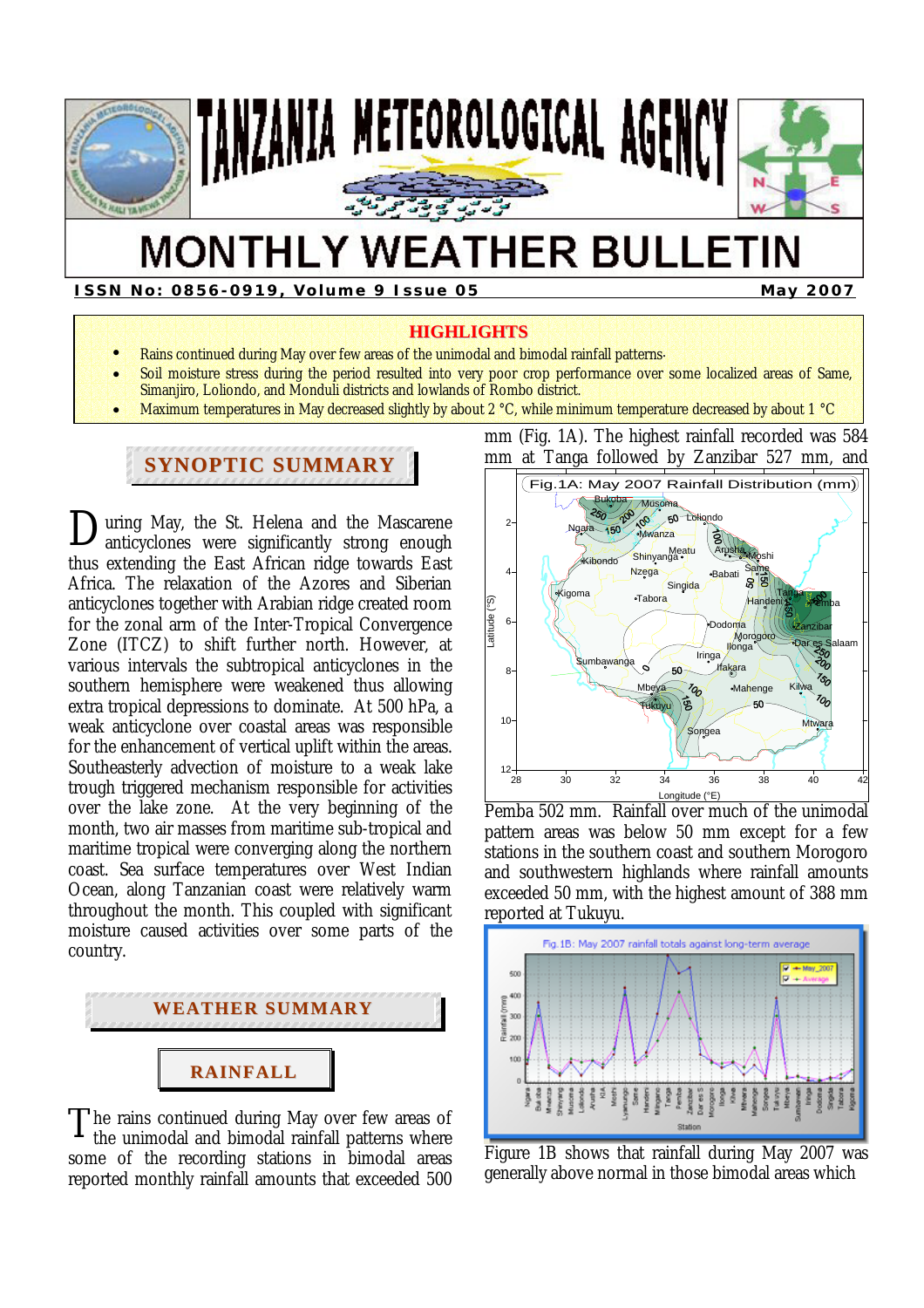#### **Volume 9, Issue 05 May 2007**

normally receive rainfall above 100 mm, and normal to below normal over the rest of the areas, except Tukuyu in the southwestern highlands which is normally wet during the period.

# **MEAN AIR TEMPERATURE**

emperatures dropped slightly during the month of May. The spatial mean maximum and minimum values are shown in Figs. 2A and 2B respectively. The mean maximum temperature ranged between just T



above 30 °C and just below 24 °C as indicated in Figure 2A.

The highest mean maximum temperature recorded during the month was about 31.0°C at Shinyanga in the Lake Victoria basin, and Dar es Salaam and Mtwara in the coastal belt, while the lowest was about 24 °C at Mbeya in southwestern highlands. The highest values were observed during the first dekad of the month. Dar es Salaam and Pemba reported the highest 10-day maximum temperature of 31.5 °C during the first dekad of the month.

The mean minimum air temperatures ranged from just below 12 °C to slightly above 24 °C as shown in Fig. 2B. The lowest value of the mean minimum temperature recorded was about 11 °C at Mbeya, while the highest value was about 25 °C in the island of Pemba. Mbeya reported a 10-day minimum temperature of 10.2°C during the first dekad.

Comparing with temperature conditions in April the maximum temperatures in May decreased slightly by about 2 °C, while minimum temperature decreased by about 1 °C. This decrease in temperature conditions as reported across the country indicates the onset of the cool season.



## **MEAN SUNSHINE HOURS**

patial distribution of mean sunshine hours across  $S<sub>th</sub>$  patial distribution of mean sunshine hours across the country during May indicates that the duration of mean bright sunshine hours ranged from below 5 in the northeastern highlands and Lake Victoria basin



areas to above 9 hrs/day over the southwestern highlands as shown in Fig. 3.

The northern coast, northeastern highlands and west of Lake Victoria basin experienced sunshine durations of less than 6 hours/day. The southern coast, western, southwestern highlands, and central areas observed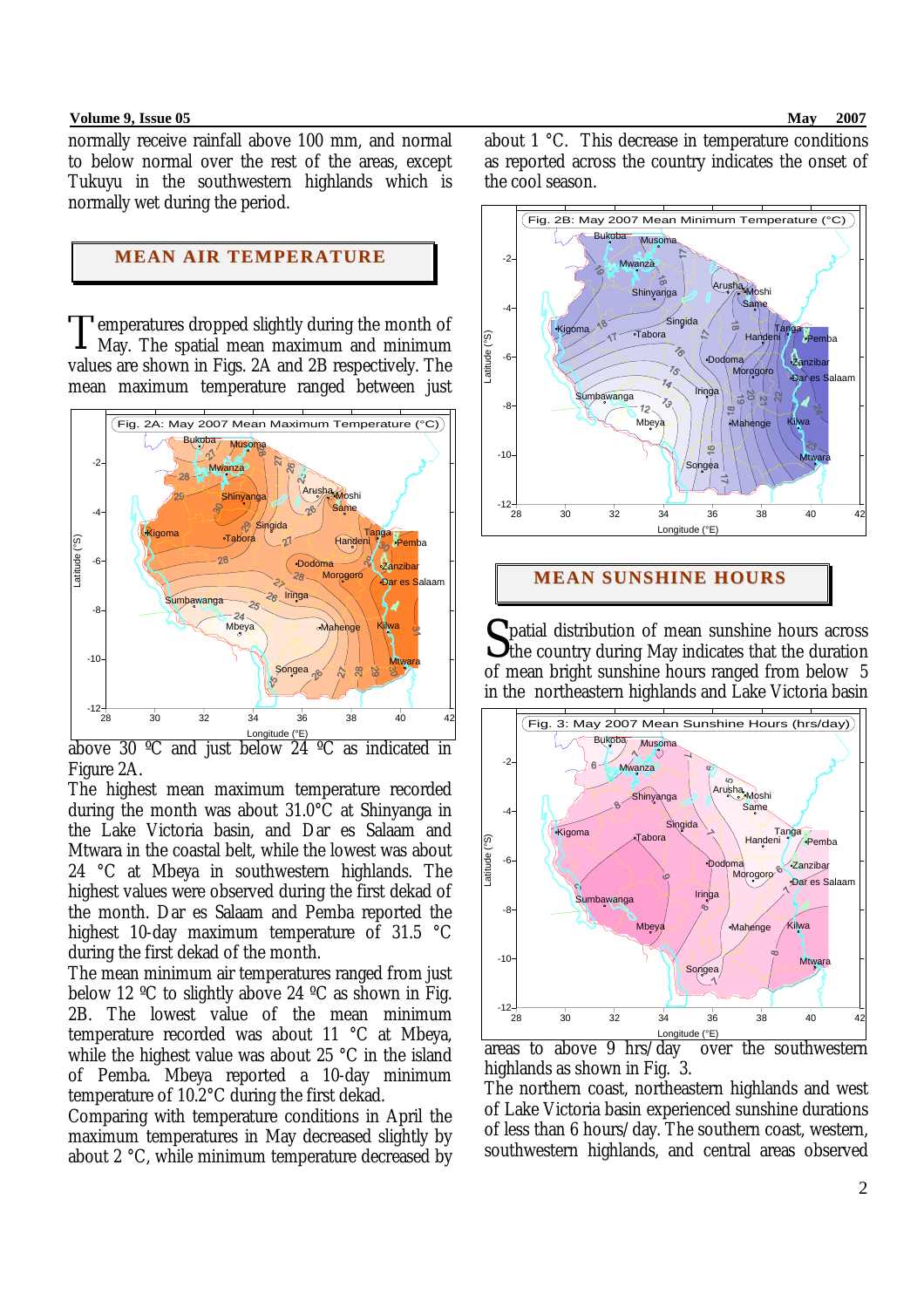#### **Volume 9, Issue 05 May 2007**

longer durations that exceed 8 hours/day mainly due to decreased cloudy conditions experienced in the areas during the month.

# **MEAN DAILY WIND SPEED**

uring the period mean wind speed across the  $\sum$ uring the period mean wind speed across the country ranged between about 1.0 and 11 km/hr as indicated in Fig. 4. The central areas and parts of northeastern highlands experienced windy conditions with wind speeds exceeding 8 km/hr. Slight winds of less than 4 km/hr had the cores of minimum speeds located over Songea, Morogoro and Moshi.



The increased wind speed accompanied with low rainfall over central areas and northeastern highlands increased prospects for occurrences of dust devils, wind erosion, and higher evaporation rates.

# **SATELLITE INFORMATION**

**F**igure 5 shows the status of vegetation greening during the third dekad of May 2007 as depicted by during the third dekad of May 2007 as depicted by the Normalized Difference Vegetation Index (NDVI) from METEOSAT satellite sensor. Some areas over the northeastern highlands, southern Lake Victoria basin, central and southwestern highlands have started observing low to very low greening indices due to little rainfall and poor distribution of 2007 long rains (*Masika)* and most crops being at maturity growth stages. Over much of the country the vegetation condition was good as the greening indices ranged from medium to very high. On the other hand

good vegetation cover and greening is observed over the coastal regions as indicated by very high indices.



uring the month declined soil moisture levels continued to be recorded over much of unimodal rainfall areas and over some areas with bimodal rainfall pattern. However, some pockets in the northern coast of the bimodal regime received excessive soil moisture levels. The low soil moisture supplies over unimodal areas were conducive to field drying of mature crops in the areas. D

Over the bimodal regime, the soil moisture stress during the period resulted into very poor crop performance over some localized areas of Same, Simanjiro, Loliondo, and Monduli districts and lowlands of Rombo district. Soil moisture improved over some parts of the northern coast, northeastern highlands and the Islands of Zanzibar and Pemba, though the improvement did not help most field crops that had already been severely affected by the moisture stress caused by false start of *Masika* coupled with poor distribution. However, the moisture was beneficial to many root crops mainly cassava and sweet potatoes at various growth stages in the northern coast. Maize crop over bimodal areas